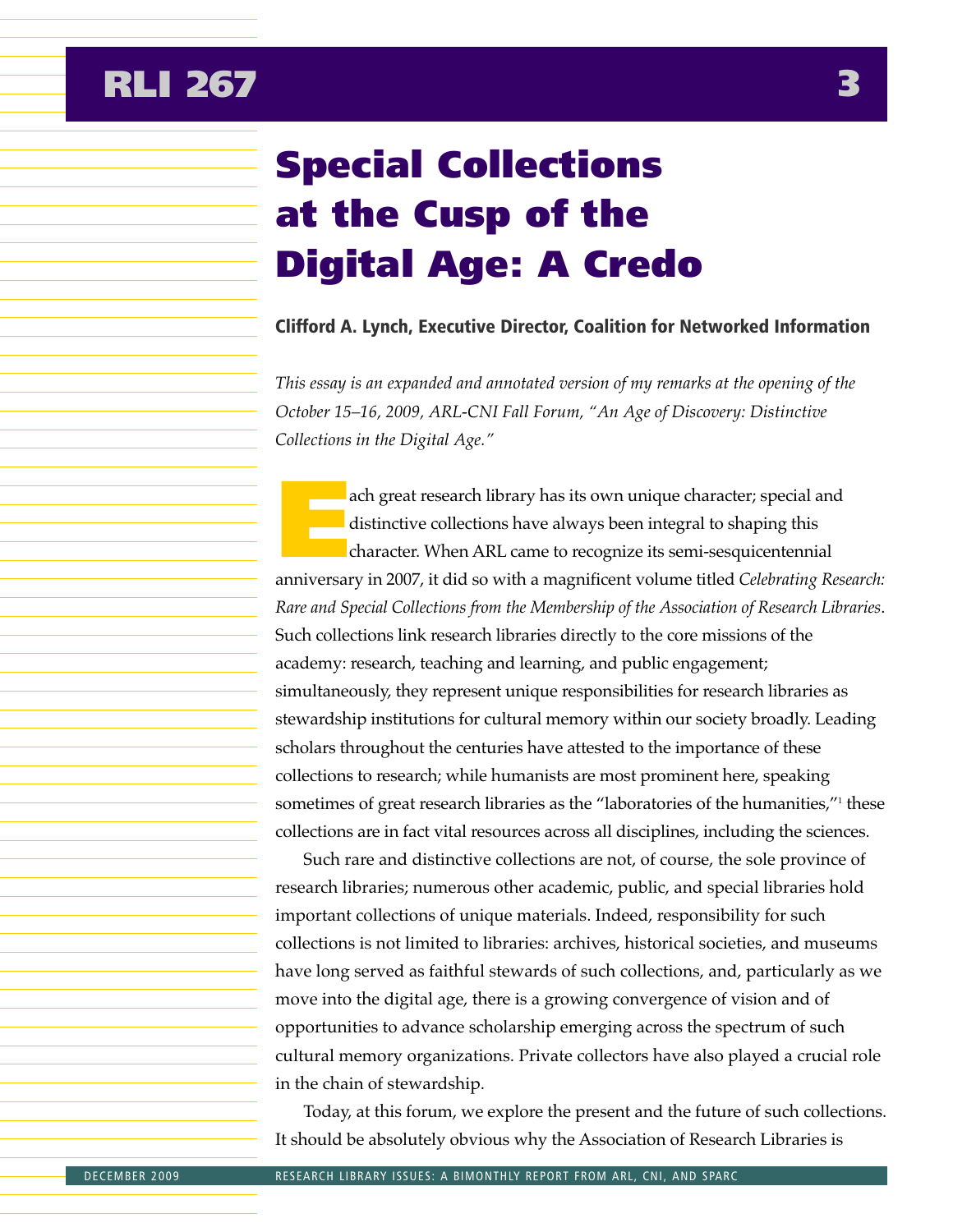sponsoring this forum. But why are the present and future of these collections of such intense and compelling interest to the organization I lead, the Coalition for Networked Information? Our mission is to advance scholarship through the creative use of digital content and advanced information technology. Put simply, special collections are a nexus where technology and content are meeting to advance scholarship in extraordinary new ways. We can see existing special collections are being supplemented and expanded by digital representations of the physical materials; tomorrow's special collections will include a growing proportion of material that has always and only been digital. Information technology is reshaping both stewardship and use of these collections. This essay is a brief, high-level summary of many of the ways in which this is happening; it emphasizes examples rather than comprehensive surveys of developments. Many of the points outlined here are explored in much more depth in sessions at the forum.

First, and foremost, there is the responsibility of stewardship. For our existing special collections, the creation of digital representations<sup>2</sup> of physical materials offers new pathways to help ensure the survival of the materials in these collections. The digital representations are not substitutes for all purposes, but they can be duplicated and replicated in sites around the world with perfect fidelity and at relatively low marginal cost. The digital representations are both robust and fragile in the way that digital things are, and these strengths and weaknesses are very different from those of the physical collections; given both the physical material and its digital representations, chances are much better that *something* will survive. With the born-digital materials that will comprise tomorrow's special collections, we face new and different challenges in ensuring the long-term integrity and survival of these materials. For cultural memory organizations, these stewardship obligations are paramount—and make no mistake: now that the technology is available and increasingly affordable and well understood, the creation and geographically distributed replication of digital representations of unique treasures is fast becoming an *obligation* of good and responsible stewardship.

Technology is transfiguring our existing physical collections in every dimension: our understanding of the materials, the potential uses and users of the materials, the relationships between the local special collections and the collective worldwide archives of cultural memory. Digital representations are in most regards and for most purposes at least as good as the physical originals (though, as Walter Benjamin has famously observed*,* they lack the majesty, the aura, of the artifact<sup>3</sup>). Indeed, practically speaking, digital representations often offer a better engagement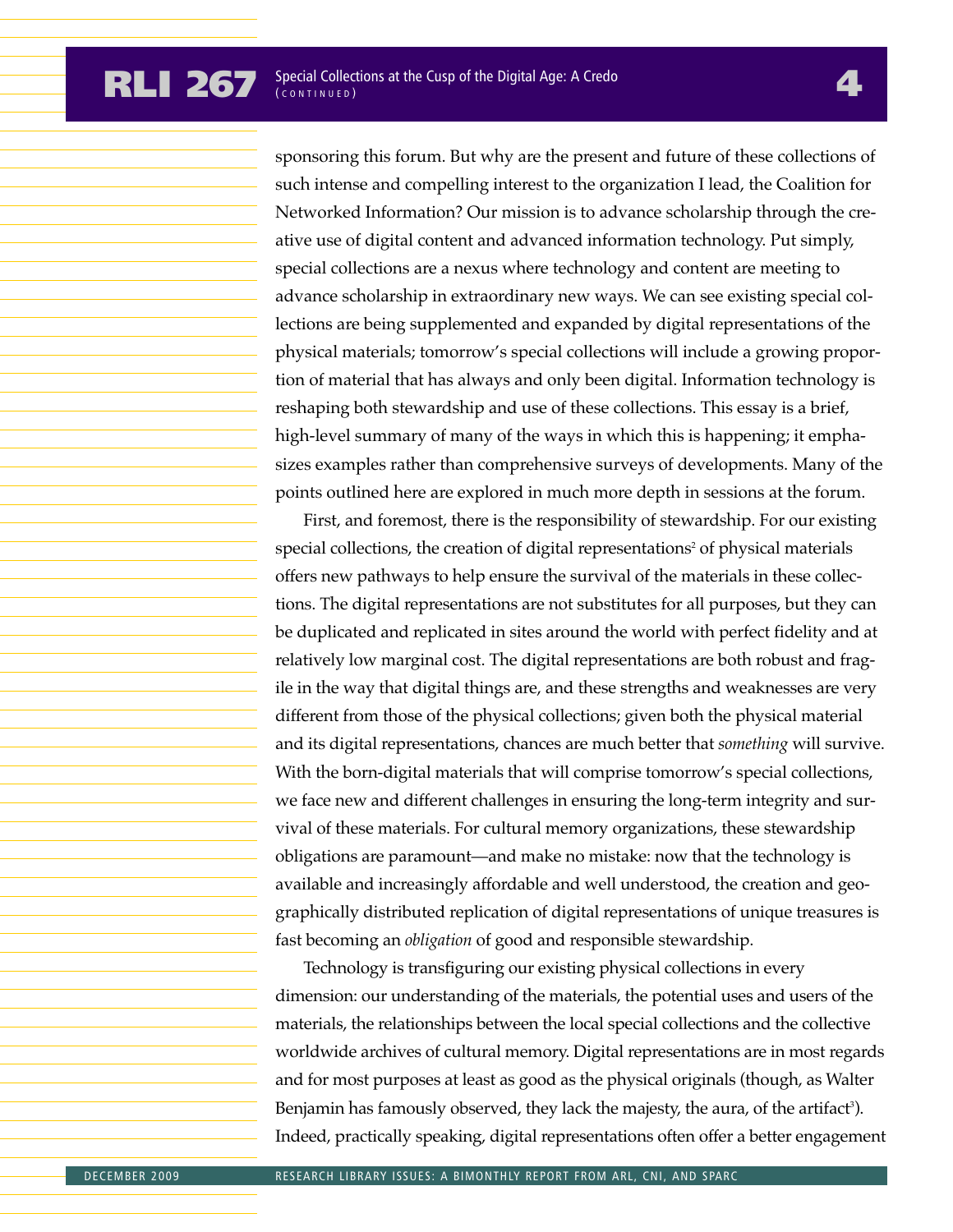opportunity than the original in museums, archives, or special collections, even in person, and extend that opportunity worldwide through the Internet.<sup>4</sup>

Technological mediation is fundamentally changing scholarship and scholarly practice, from image processing and enhancement, to text mining and information retrieval on large historical corpora. The *Archimedes Palimpsest*, discussed later in this forum, provides a spectacular example of what image processing and enhancement can offer.5 These materials can be re-examined and re-integrated through the lenses of modern (digital) technology.

Obviously, we can make fragile materials fully accessible, worldwide, through their digital representations. They can be made available to massive numbers of students, including K–12 and undergraduates engaging in research, as well as to the interested general public. Several talks at the forum will look at the opportunities here. We can also make these materials not only accessible, but re-usable. They can be annotated. Difficult to use, primary scholarly source materials can be transcribed and translated through collective multi-year efforts, perhaps structured to include cadres of students taking a specific course year after year, ultimately producing new critical scholarly editions of these primary sources.<sup>6</sup> Indeed, providing key source materials through the World Wide Web particularly content that is complex and impossible to comprehensively describe, such as large collections of historical images—has given rise to vitally important but difficult new curatorial challenges for managers of special collections. These materials evoke and attract a global stream of annotation and commentary, much of it greatly enriching the primary special collections content (for example, by identifying people, places, artifacts, or events depicted in photographs); the

We can re-structure and re-create special collections along logical intellectual lines, and indeed create new "virtual" special collections that facilitate new kinds of scholarly investigation.

volume of this commentary may be too large for the stewards of the collection to effectively even review, and assessing and adjudicating its accuracy may be entirely beyond the capabilities of the hosting institutions. Such widespread attention may in fact give rise to offers of contributions of

related or supplementary materials currently in private hands, or identify linkages to materials held by other cultural memory organizations.<sup>7</sup>

We can re-structure and re-create special collections along logical intellectual lines, and indeed create new "virtual" special collections that facilitate new kinds of scholarly investigation, such as the *Romance of the Rose* collection hosted at Johns Hopkins, discussed later in the forum. This project is trying to image as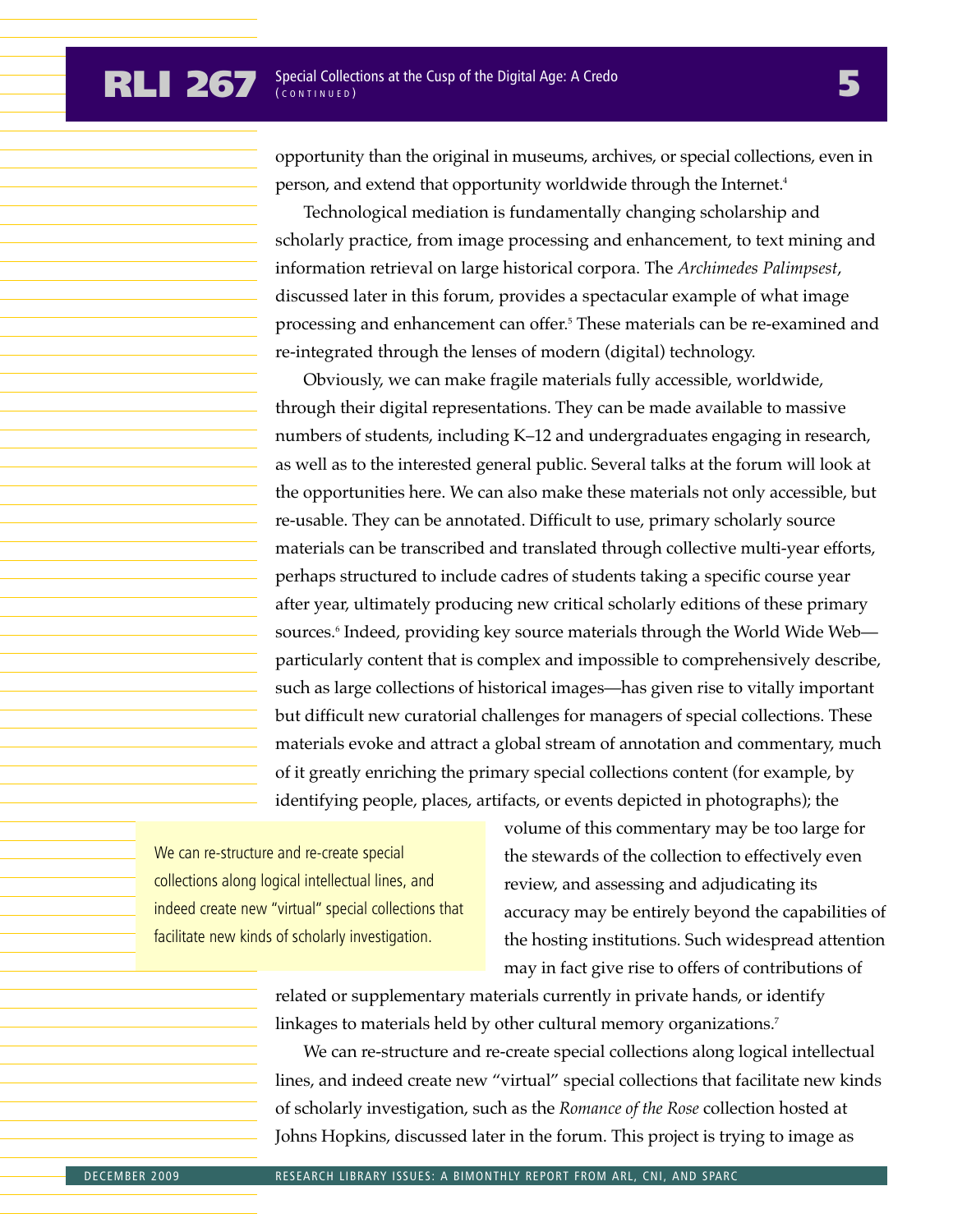many manuscripts of the *Rose* as possible (it expects to have about 150 by the end of 2010); this corpus will allow scholars to trace the evolution and transmission of this key medieval text in new ways, although, interestingly, it will require the development of new tools to permit the parallel examination and analysis of large numbers of variant editions. The re-patriation and re-unification of geographically dispersed special collections is not only possible but increasingly straightforward, and combines cultural diplomacy with new scholarship.<sup>8</sup> A stunning recent example of the possibilities here is the *Codex Sinaiticus*, which includes the oldest complete New Testament; pages from this work had been scattered across the British Library, the National Library of Russia, St. Catherine's Monastery, and the Leipzig University Library. The pages of the codex, now reunited from all these sources, became available online in 2009.<sup>9</sup>

There are other opportunities to combine stewardship and cultural diplomacy. The British Library, with funding from the Arcadia Foundation, provides an excellent example with the Endangered Archives program. Under this program, the British Library captures digital representations of endangered collections around the world; the library accessions a copy of the representations into its own special collections, while returning another copy to the institution that has responsibility for the endangered (physical) collection.<sup>10</sup> We are seeing efforts to re-create the holdings of national libraries that have been largely destroyed in nations such as Afghanistan.<sup>11</sup> We have the potential to redefine relationships between private collectors, scholars, and public collections by digitizing these often-invisible treasures under a wide range of circumstances, either by private agreement or legal mandate (imagine extensions or variations of laws already in place in some nations, notably in Europe, to facilitate the ability of national cultural heritage organizations to retain cultural patrimony being offered for sale by private collectors).

Newly acquired special collections will include more and more digital materials (one prominent recent example is the "papers" of Salman Rushdie, acquired by Emory University, which includes a vast trove of electronic mail).<sup>12</sup> At least at first, the typical case will be digital materials on various portable storage media (floppy disks, tape, hard drives) or even entire personal computer systems, intermixed with printed or other physical materials. The Digital Lives program at the British Library offers a look at the broader range of future complications as, for example, major parts of one's digital life-records move from local storage into cloud-hosted applications or social networking systems.13 But while these are an extension of the traditional humanistically focused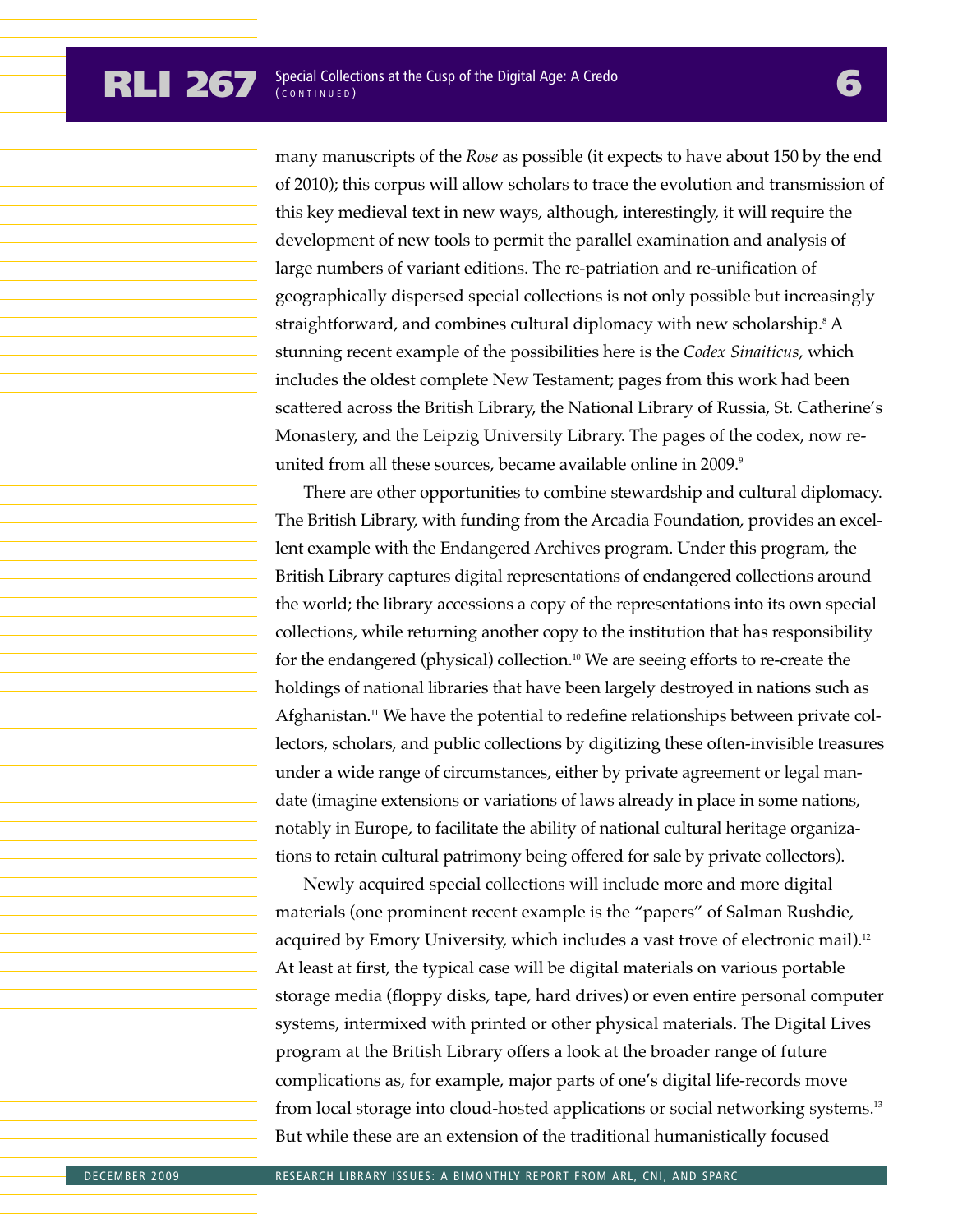collections, documenting the lives and works of important cultural, political, intellectual, or creative organizations or individuals, research libraries will also face a possible convergence or competition with national history museums, disciplinary data archives, and other scholarly memory organizations over massive scholarly and scientific data sets coming from e-research and e-science initiatives. Sayeed Choudhury has argued eloquently, and (in my view) correctly, that these will be an important part of the special collections of the future, though different libraries may choose to place very different levels of commitment on these materials.14

Let me close by returning to the responsibilities of stewardship. Digital content—whether it be digital representations created from collections of physical materials, or collections of born-digital objects—is both fragile and robust in ways that are very different from purely physical collections. The long-term challenges of preserving digital objects so that they can be meaningfully used in the future are now documented through an extensive literature, and engaged by vibrant worldwide research and development and practitioner communities; steady progress is being made on these very difficult challenges at both technological and operational levels. While the capability of making and distributing perfect digital copies at very low marginal cost offers considerable protection against the natural disasters that have again and again destroyed great physical collections of rare and distinctive materials, human error continues to be a constant and very significant threat to both digital and physical collections.

Less widely recognized are the legal and social challenges within a society that awards little respect to the preservation of cultural memory, or the ways in which the networked information amplifies these challenges; allowing search engines to index a collection on the global Internet attracts legal attacks. Copyright is only one basis for such challenges; others involve libel, privacy, rights to likeness, national security, and even trademarks and patents. And beyond the purely legal, there are cultural conflicts, where some group somewhere demands that material be suppressed, arguing that it is culturally insulting, or perhaps that it represents a part of a body of sacred knowledge.

The battles aren't always legal. As discussed later in this forum, particularly in the haunting presentation by Fred Heath of the University of Texas at Austin, digital collections in areas such as the documentation of human rights violations actually attract sophisticated cyber attacks, the sources of which (state and nonstate actors) remain obscure. Special collections hold many types of evidence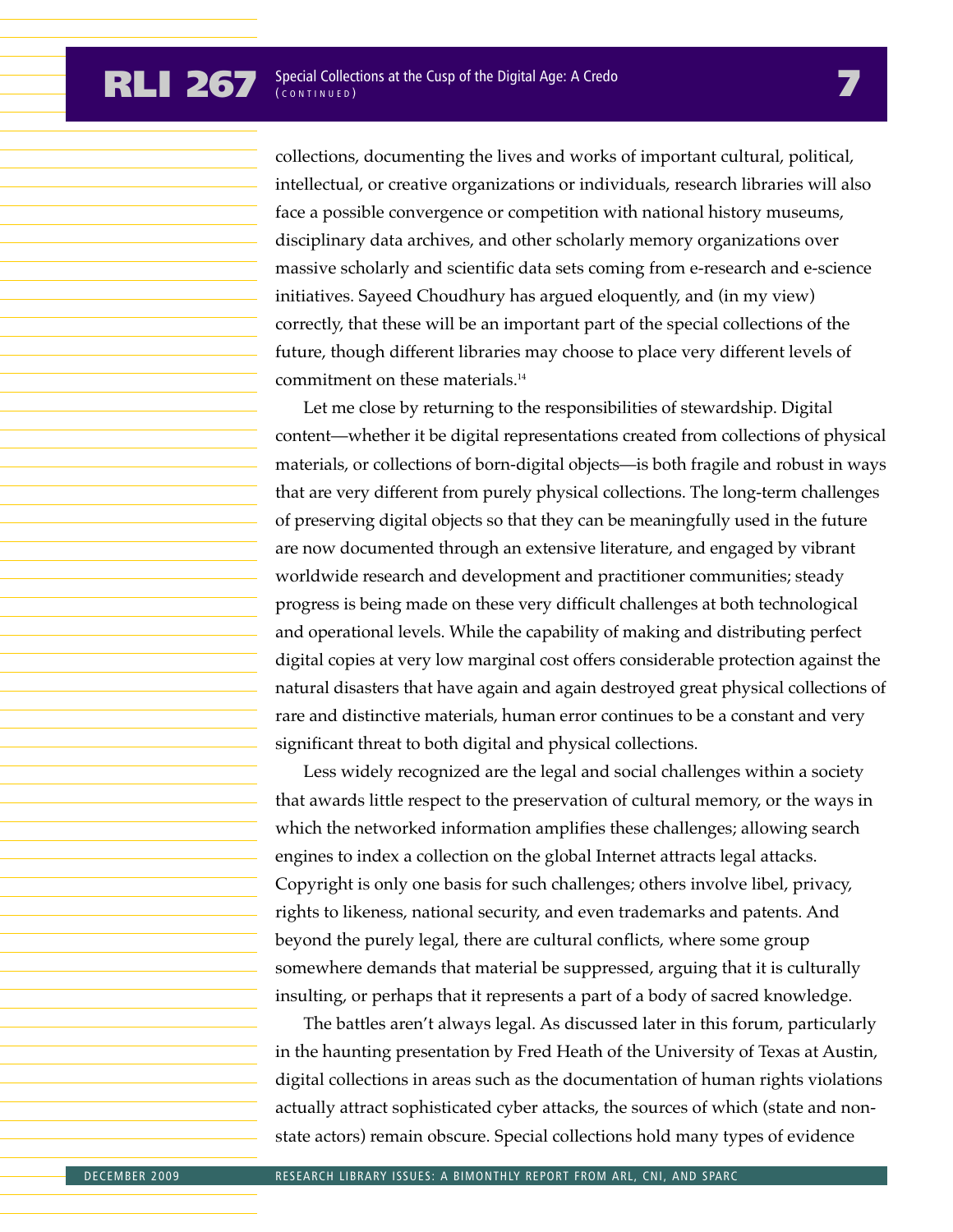## **RLI 267** Special Collections at the Cusp of the Digital Age: A Credo **8**

that some may want to see destroyed. In the physical world, cultural memory and cultural heritage institutions have all too often been targets in wars between

Effective stewardship of special collections in the digital age will include not just expertise in the curatorial arts and in digital preservation, but also in information security and information warfare, national and international law, diplomacy and public policy.

nations, or in efforts to suppress or control specific populations within a nation. In the digital world these cultural memory institutions can be attacked without crossing the firebreaks into open warfare. Effective stewardship of special collections in the digital age will include not just expertise in the curatorial arts and in digital preservation, but also

in information security and information warfare, national and international law, diplomacy and public policy.

- <sup>1</sup> The characterization of the library as laboratory is not new: Christopher Columbus Langdell, appointed Dean of the Harvard Law School in 1870, used it in his "Harvard Celebration Speech," *Law Quarterly Review* 3 (1887): 123. I am indebted to Professor Roy Mersky of the University of Texas at Austin School of Law for educating me in the history of this.
- Until fairly recently, it has been near-universal practice to refer to these digital representations of physical objects as "digital surrogates," a faintly pejorative, sneering phrase that suggests their systematic and intrinsic inferiority to the source physical objects; this is often accompanied by rhetoric implying that *real* scholars *always* need to work with the originals. As I will argue, this is no longer true, at least in a universal and straightforward way, and I've preferred the more neutral term "digital representation" here. I'm grateful to Greg Crane of the Perseus Project at Tufts University for reminding me of the importance of getting the terminology on this right.
- <sup>3</sup> See "The Work of Art in the Age of Its Technological Reproducibility" (third version, 1939), *Walter Benjamin: Selected Writings Volume 4, 1938–1940*, (Cambridge MA: Belknap Press of Harvard University Press, 2003): 251–283. Note that other translations of versions of this article have used the perhapsmore-familiar title "The Work of Art in the Age of Mechanical Reproduction."
- This is not simply a result of our current ability to take very high-resolution images of manuscripts that are too fragile to handle, though one can readily find endless examples of these today. Very large objects such as sculptures or even buildings can be scanned by lasers to produce extraordinarily highquality representations. For example, about a decade ago Marc Levoy and colleagues at Stanford University took highly detailed laser measurements of Michelangelo's *David* ; the quality was such that the Italian government would not permit the release of the full data set on the Internet; however, the Stanford researchers built a system that allowed viewing of details of specific parts of the statue, including parts that would be inaccessible to a normal museum visitor. See David Koller and Marc Levoy, "Protecting 3D Graphics Content," *Communications of the ACM* 48, no. 6 (June 2005): 74–80; for the general Michelangelo imaging project, see http://graphics.stanford.edu/data/mich/. A more recent example, also by coincidence involving Michelangelo, is the *Young Archer* statue from the French Embassy's New York Office for Cultural Services. There's a debate about whether this marble is the work of Michelangelo, and it has gone on 10-year loan for display at the Metropolitan Museum of Art, which has given the embassy a very high-quality three-dimensional copy as a placeholder. See James Barron, "A Statue for a Statue...Sort Of," New York Times City Room Blog, October 13, 2009, http://cityroom.blogs.nytimes.com/2009/10/13/a-statue-for-a-statue-sort-of/; and Ken Johnson, "Met Asks if Statue Is Work of Genius," *New York Times*, November 6, 2009, http://www.nytimes.com/2009/11/06/arts/design/06archer.html.
- <sup>5</sup> See also Reviel Netz and William Noel, *The Archimedes Palimpsest: How a Medieval Prayer Book Is Revealing the True Genius of Antiquity's Greatest Scientist* (Philadelphia: Da Capa Press, 2007) and the Web site http://www.archimedespalimpsest.org/. While perhaps the most extensive work has been done in restoring damaged manuscripts and in the study of paintings, the range of opportunities for the creative application of image processing are enormous. For example, by digitizing photographic negatives, it is possible to manipulate the dynamic range of the image to see details that are invisible in the historical prints that accompanied the negatives (a frequently cited project in this area is the work with the glass negatives of the Solomon D. Butcher collection by the Nebraska State Historical Society as part of the Library of Congress American Memory Program). We are beginning to understand that while photographs can be treated as images, photographic negatives might best be though of as data sets—much like the data sets produced by today's digital cameras in RAW format that are intrinsically technologically mediated in their use; through this mediation, a digitized negative can produce many different images.